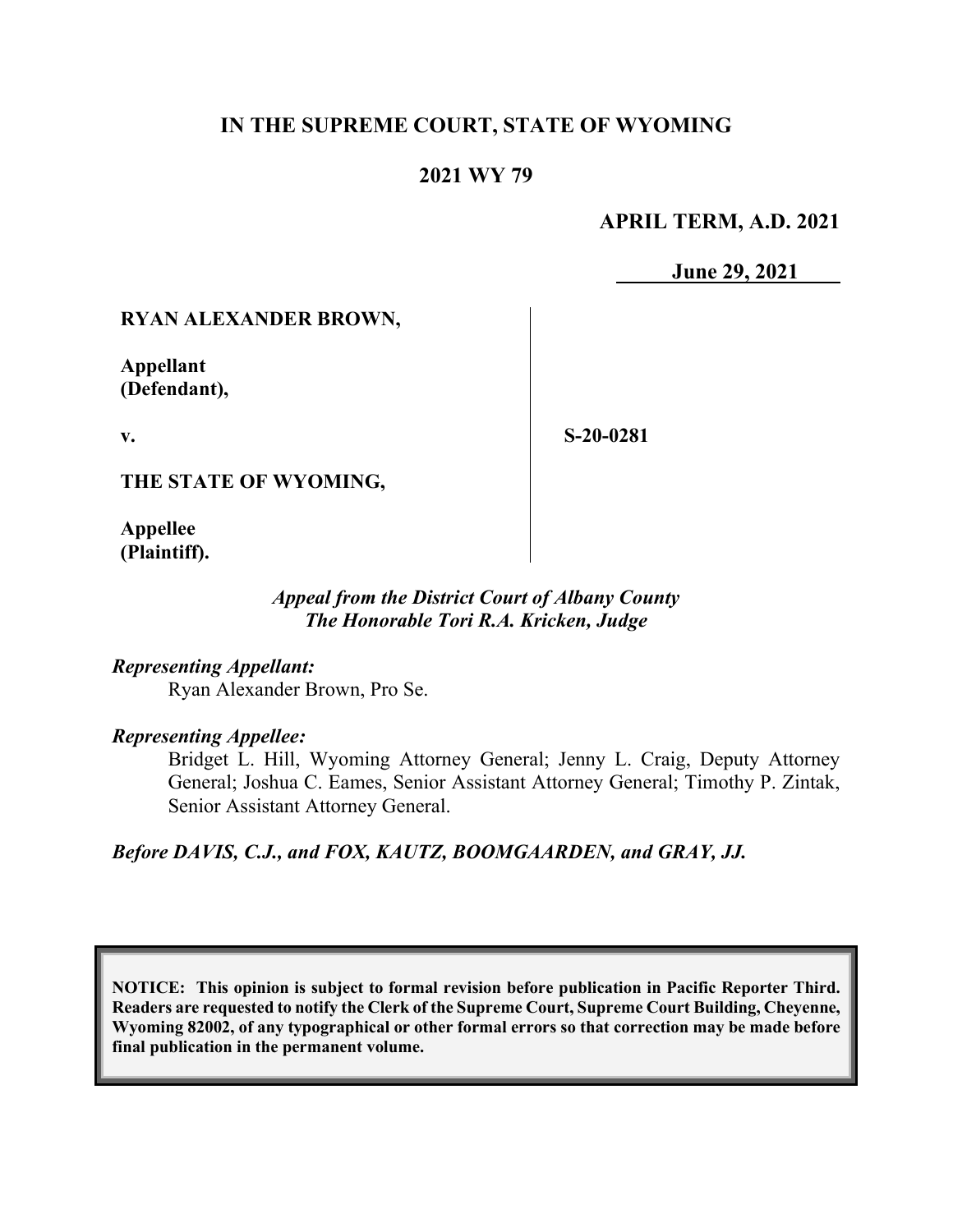#### **BOOMGAARDEN, Justice.**

[¶1] Ryan Alexander Brown, appearing pro se, challenges the district court's denial of his motion to correct an illegal sentence and issuance of a nunc pro tunc judgment conforming his written sentence to the court's oral pronouncement at his sentencing hearing. Mr. Brown also asserts he was entitled to a sentencing hearing before the court could issue the nunc pro tunc judgment. We conclude the district court properly corrected Mr. Brown's written sentence without a hearing, and the sentence complies with Wyoming law. We therefore affirm.

### *ISSUE*

[¶2]

Did the district court err when it issued a nunc pro tunc judgment conforming the written sentence to the oral sentence without holding a hearing, and determined the corrected written sentence was proper under Wyoming law?

### *FACTS*

[¶3] Mr. Brown was convicted of conspiracy to commit first degree murder in 2015. We detailed the facts of the case in *Brown v. State*, 2016 WY 107, 383 P.3d 631 (Wyo. 2016), and need not do so here.

[¶4] The district court sentenced Mr. Brown to life in prison under Wyo. Stat. Ann. §§ 6- 1-303(a) and 6-2-101(b). [1](#page-1-0) At the sentencing hearing, the court stated:

> So for the record, the [c]ourt will enter sentence as follows: The [c]ourt will order a term of incarceration with the Department of Corrections for **a term of natural life, according to law.** And so there is no misunderstanding, that is life with the possibility of parole at some point in the future.

[¶5] The court's written judgment and sentence provided:

[T]he Defendant, RYAN ALEXANDER BROWN, shall be committed to the custody of the Department of Corrections and is sentenced to serve a term of incarceration in the Wyoming State Penitentiary, or an alternative correctional facility to be determined at the discretion of the Department of Corrections,

<span id="page-1-0"></span><sup>&</sup>lt;sup>1</sup> The penalty for conspiracy to commit first degree murder is the same as the penalty for first degree murder. *See* Wyo. Stat. Ann. § 6-1-304 (LexisNexis 2019).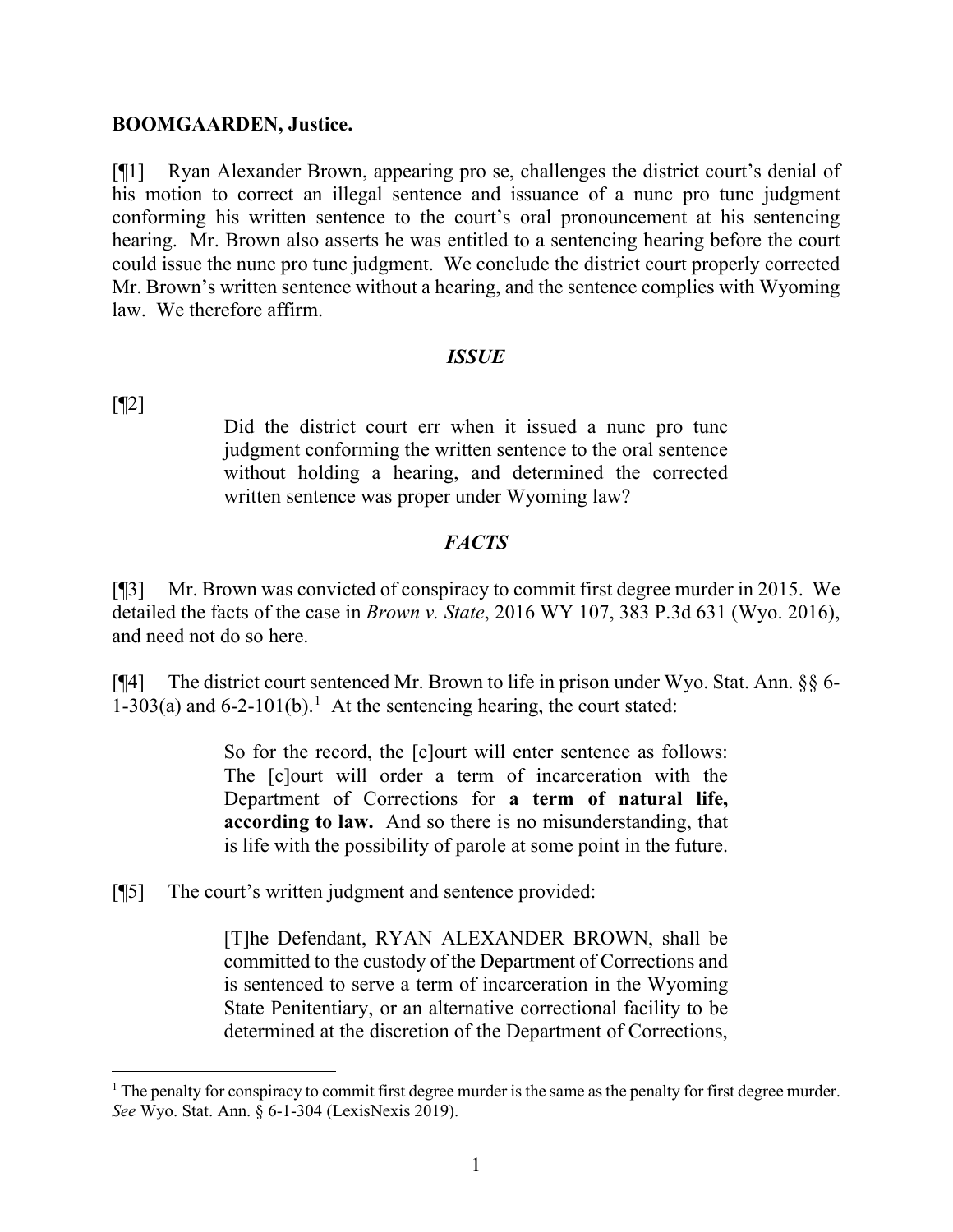## of **the length of his natural life, with the possibility of parole.**

(Emphasis added.)

[¶6] In November 2020, Mr. Brown filed a motion to correct an illegal sentence claiming his written judgment and sentence for "the length of his natural life, with the possibility of parole" was illegal under *Hartley v. State*, 2020 WY 40, 460 P.3d 716 (Wyo. 2020). The district court denied his motion without a hearing, finding that Mr. Brown's orally pronounced sentence—"a term of natural life, according to law"—was legal and prevailed over the written sentence. The district court then issued a nunc pro tunc judgment correcting the written sentence to conform it to the oral pronouncement. As corrected, Mr. Brown's written sentence reads:

> [T]he Defendant . . . is sentenced to serve a term of incarceration in the Wyoming State Penitentiary, or an alternative correctional facility to be determined at the discretion of the Department of Corrections, of the **length of his natural life, according to law.**

[¶7] Mr. Brown appealed both the order denying his motion to correct an illegal sentence and the nunc pro tunc judgment. He argues the district court improperly used a nunc pro tunc judgment to change rather than correct his written sentence; because the court changed his sentence he had a right to have and be present at a sentencing hearing; and his sentence, even as corrected in the nunc pro tunc judgment, is illegal under Wyo. Stat. Ann. § 6-2- 101(b).

# *STANDARD OF REVIEW*

[¶8] Whether the district court properly entered the nunc pro tunc judgment, and whether Mr. Brown's sentence is illegal are questions of law we review de novo. *See Heinemann v. State*, 2018 WY 31, ¶ 8, 413 P.3d 644, 646 (Wyo. 2018); *Newnham v. State*, 2021 WY 54, ¶ 3, 484 P.3d 1275, 1276 (Wyo. 2021).

## *DISCUSSION*

[¶9] "An illegal sentence is one that exceeds statutory limits, imposes multiple terms of imprisonment for the same offense, or otherwise violates the constitution or the law." *Wanberg v. State*, 2020 WY 75, ¶ 28, 466 P.3d 269, 275 (Wyo. 2020) (citing *Palomo v. State*, 2018 WY 42, ¶ 24, 415 P.3d 700, 705–06 (Wyo. 2018)). If a discrepancy exists between the district court's oral pronouncement and its written order, "the oral pronouncement prevails." *Id.* (quoting *Palomo*, ¶ 26, 415 P.3d at 706). A written sentence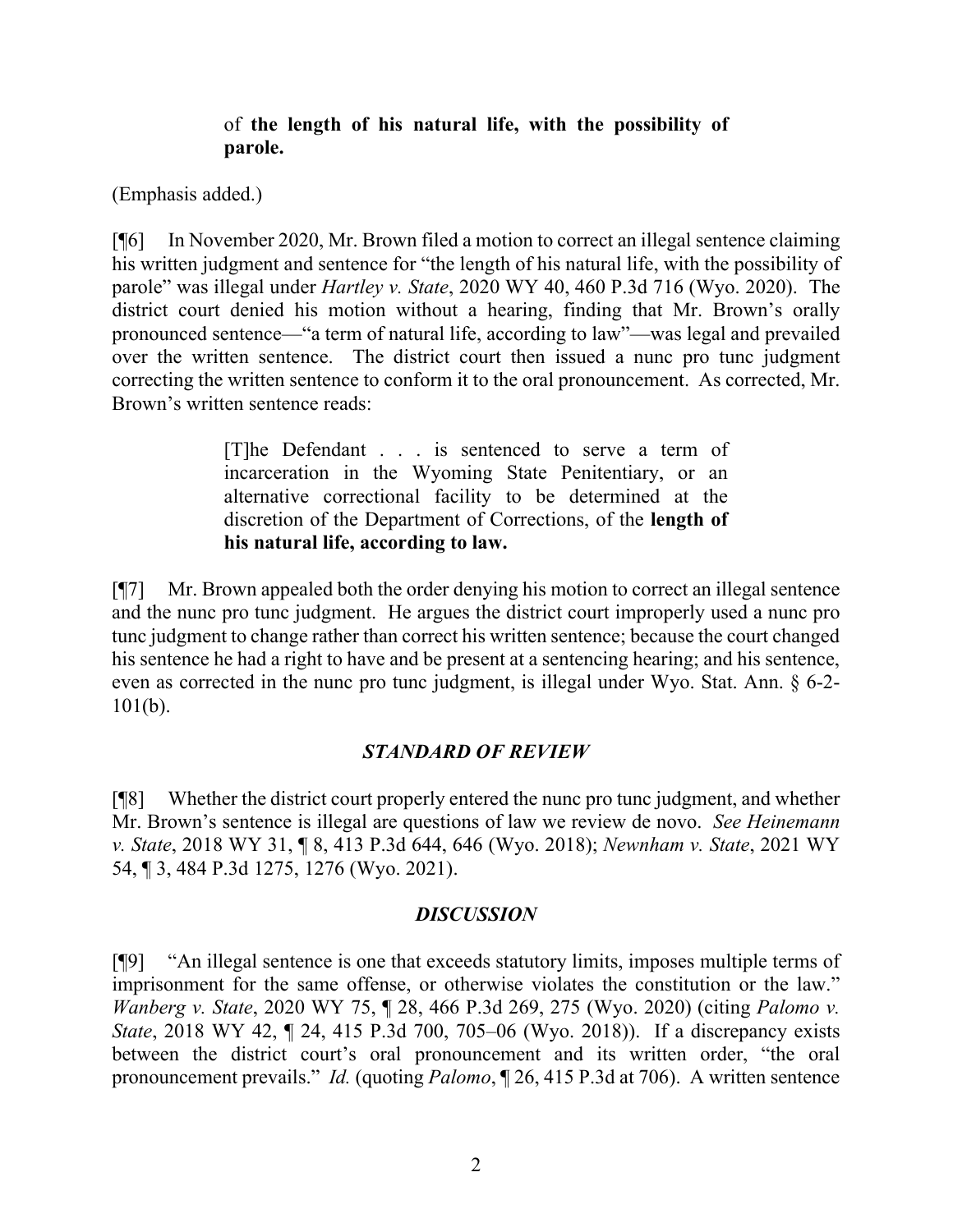that is inconsistent with the oral pronouncement is not necessarily illegal, but its inaccuracy must be corrected. *Id.* (citing *Palomo*, ¶ 27, 415 P.3d at 706).

[¶10] W.R.Cr.P. 36 permits the court to correct an inaccuracy in a written judgment at any time, with or without notice to the parties. *See Heinemann*,  $\P\P$  14–16, 413 P.3d at 647–48; W.R.Cr.P. 36 ("Clerical mistakes in judgments, orders or other parts of the record and errors in the record arising from oversight or omission may be corrected by the court at any time and after such notice, if any, as the court orders."). A nunc pro tunc order is one way to correct an inaccuracy. *Heinemann*, ¶ 10, 413 P.3d at 647 (citing *Johnson v. State*, 914 P.2d 810, 812 (Wyo. 1996)). But the court cannot use a nunc pro tunc order to substantively change a judgment or order. *Id.* (citing *Johnson*, 914 P.2d at 812); *see Eddy v. First Wyoming Bank, N.A.-Lander*, 713 P.2d 228, 234 (Wyo. 1986). Rather, "a nunc pro tunc order 'serves to rectify omissions from the record so as to make it speak the truth.'" *Heinemann*, ¶ 10, 413 P.3d at 647 (quoting *Martinez v. City of Cheyenne*, 791 P.2d 949, 956 (Wyo. 1990)).

[¶11] Mr. Brown claims the district court improperly used the nunc pro tunc judgment to change, rather than correct, his sentence. We disagree. The district court's oral pronouncement of Mr. Brown's sentence—a "term of natural life, according to law" prevailed over his written sentence from the outset, and the nunc pro tunc judgment simply conformed Mr. Brown's written sentence to the court's oral pronouncement. Mr. Brown's sentence was and remains "life imprisonment according to law." The nunc pro tunc judgment was proper.

[¶12] There being no change in his sentence, Mr. Brown had no constitutional right to a sentencing hearing. *See Heinemann*, ¶ 16, 413 P.3d at 648 ("[P]rovided the district court's action involves only correction of a clerical mistake, no due process violation occurs when the correction is made without giving the parties the opportunity to be heard." (citation omitted)); W.R.Cr.P. 36 (the court may correct an inaccuracy in its earlier ruling "at any time and after such notice, if any, as the court orders"). Thus, the district court did not err when it denied Mr. Brown's motion to correct an illegal sentence and instead issued the nunc pro tunc judgment to correct the inaccuracy in his written sentence without notice or a hearing.

[¶13] Lastly, in his motion to correct an illegal sentence, Mr. Brown argued the terms "natural life" and "the possibility of parole" made his written sentence illegal under *Hartley v. State*, 460 P.3d 716 (Wyo. 2020). In *Hartley* we determined a sentence of life in prison "with the opportunity for parole" was illegal for a first-degree felony murder conviction. *Id.* ¶ 17, 460 P.3d at 721. Wyo. Stat. Ann. § 6-2-101(b) provides that a person convicted of first-degree murder "shall be punished by death, life imprisonment without parole or life imprisonment according to law[.]" Wyo. Stat. Ann. § 6-2-101(b)*.* We concluded that because "the State did not seek the death penalty, Mr. Hartley could be sentenced to either 'life imprisonment without parole or life imprisonment according to law.'" *Hartley*, ¶ 17,